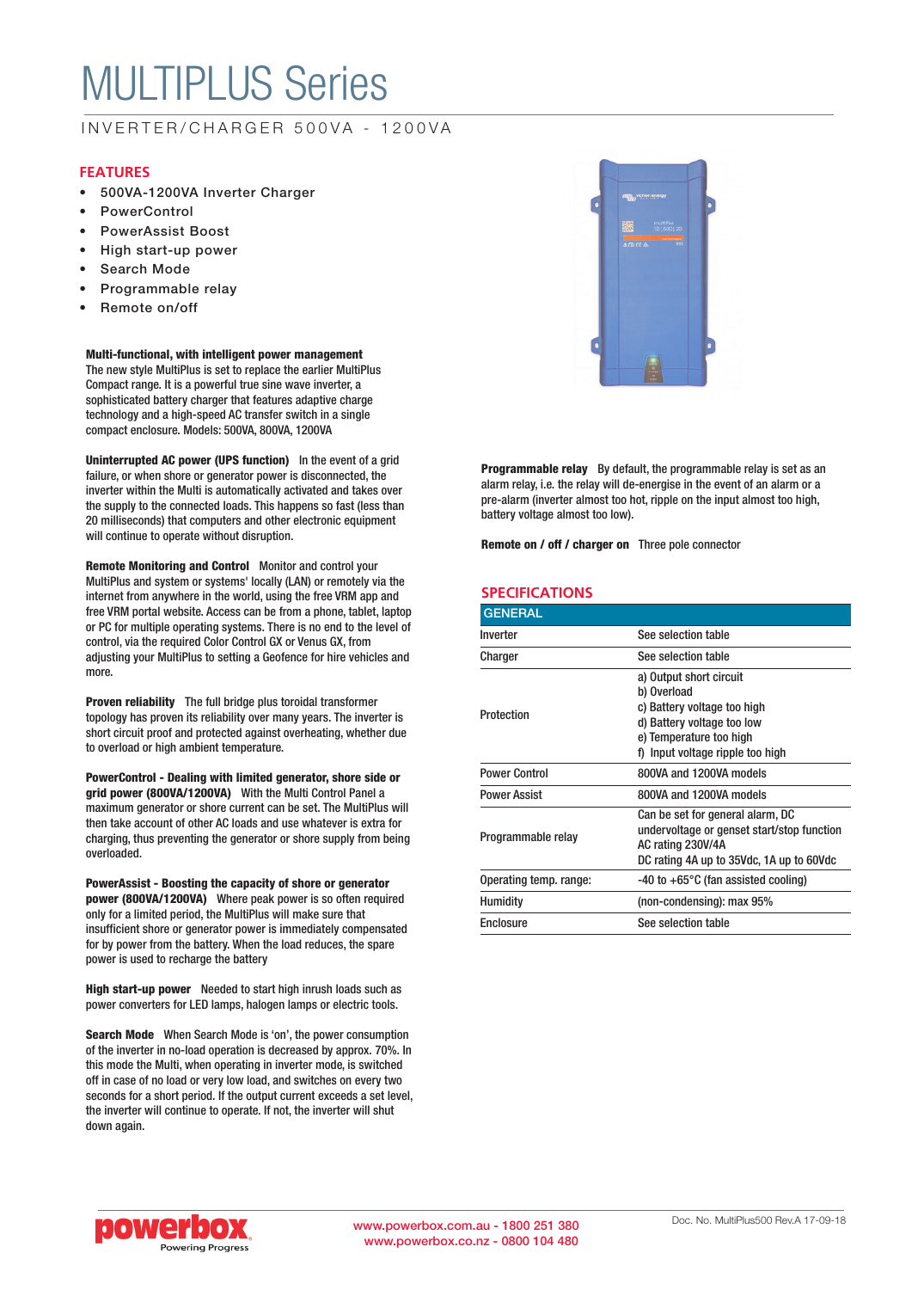# MULTIPLUS Series

## IN VERTER/ CHARGER 500 VA - 1200 VA

| <b>ACCESSORIES</b>               |                                                                                                                                                                                                                                                                                                                                                                                                                                                                                                |
|----------------------------------|------------------------------------------------------------------------------------------------------------------------------------------------------------------------------------------------------------------------------------------------------------------------------------------------------------------------------------------------------------------------------------------------------------------------------------------------------------------------------------------------|
| Digital Multi Control            | A convenient and low cost solution for remote<br>monitoring, with a rotary knob to set Power<br><b>Control and Power Assist levels</b>                                                                                                                                                                                                                                                                                                                                                         |
| <b>Blue Power Panel</b>          | Connects to a Multi or Quattro and all VE Net<br>devices in particular the VE. Net Battery Controller.<br>Graphic display of current and voltages                                                                                                                                                                                                                                                                                                                                              |
| <b>BMV Battery Monitor</b>       | The BMV Battery Monitor features an advanced<br>microprocessor control system combined with<br>high resolution measuring systems for battery<br>voltage and charge/discharge current. The<br>Software includes complex calculation algorithms,<br>to exactly determine the state of charge of the<br>battery. The BMV selectively displays the battery<br>voltage, current consumed AH or time to go. The<br>monitor all stores a host of data regarding<br>performance and use of the battery |
| Computer control &<br>monitoring | Several interfaces are available<br>MK2.2 VE Bus to RS232 converter<br><b>MK2-USB VE.Bus to USB converter</b><br>VE Net to VE Bus converter<br>Victron global remote<br><b>Victron Ethernet Remote</b>                                                                                                                                                                                                                                                                                         |

| <b>STANDARDS</b>          |                                                                                                                |
|---------------------------|----------------------------------------------------------------------------------------------------------------|
| Safety                    | EN-IEC 60335-1, EN-IEC 60335-2-29,<br>EN 62109-1                                                               |
| <b>Emission, Immunity</b> | EN 55014-1, EN 55014-2, EN-IEC 61000-3-<br>2, EN-IEC 61000-3-3, IEC 61000-6-1,<br>IEC 61000-6-2. IEC 61000-6-3 |
| <b>Immunity</b>           | EN55014-2, EN61000-3-3                                                                                         |
| <b>Road vehicles</b>      | <b>ECE R10-4</b>                                                                                               |

### **MULTIPLUS SELECTION TABLE**

| <b>INVERTER</b>                | <b>MULTIPLUS 12/500/20</b><br><b>MULTIPLUS 24/500/10</b><br><b>MULTIPLUS 48/500/6</b> | <b>MULTIPLUS 12/800/35</b><br><b>MULTIPLUS 24/800/16</b><br><b>MULTIPLUS 48/800/9</b> | <b>MULTIPLUS 12/1200/50</b><br><b>MULTIPLUS 24/1200/25</b><br><b>MULTIPLUS 48/1200/13</b> |
|--------------------------------|---------------------------------------------------------------------------------------|---------------------------------------------------------------------------------------|-------------------------------------------------------------------------------------------|
| <b>Input Voltage Range</b>     |                                                                                       | 9.5-17V, 19-33V, 38-66Vdc                                                             |                                                                                           |
| Output                         |                                                                                       | $230$ Vac +/-2%,<br>$50Hz +/-0.1%$                                                    |                                                                                           |
| Cont. output power at 25°C     | 500VA                                                                                 | 800VA                                                                                 | 1200VA                                                                                    |
| Cont. output power at 25°C     | 430W                                                                                  | 700W                                                                                  | 1,000W                                                                                    |
| Cont. output power at 40°C     | 400W                                                                                  | 650W                                                                                  | 900W                                                                                      |
| Cont output power at 65°C      | 300W                                                                                  | 400W                                                                                  | 600W                                                                                      |
| <b>Peak Power</b>              | 900W                                                                                  | 1,600W                                                                                | 2,400W                                                                                    |
| <b>Maximum Efficiency</b>      | 90/91/92%                                                                             | 92/93/94%                                                                             | 93 / 94 / 95%                                                                             |
| Zero load power                | 6/6/7W                                                                                | 7/7/8W                                                                                | 10/9/10W                                                                                  |
| Zero load power in search mode | 2/2/3W                                                                                | 2/2/3W                                                                                | 3/3/3W                                                                                    |
|                                |                                                                                       |                                                                                       |                                                                                           |

| <b>CHARGER</b>                    |          |                                                                   |               |
|-----------------------------------|----------|-------------------------------------------------------------------|---------------|
| <b>AC Input</b>                   |          | Input voltage range: 187-265 VAC<br>Input frequency: $45 - 65$ Hz |               |
| Charge voltage 'absorption'       |          | 14.4 / 28.8 / 57.6V                                               |               |
| Charge voltage 'float'            |          | 13.8 / 27.6 / 55.2V                                               |               |
| Storage mode                      |          | 13.2 / 26.4 / 52.8V                                               |               |
| Charge current house battery      | 20/10/6A | 35/16/9A                                                          | 50 / 25 / 13A |
| Charge current starter battery    |          | 1A (12V and 24V models only)                                      |               |
| <b>Battery temperature sensor</b> |          | Yes                                                               |               |